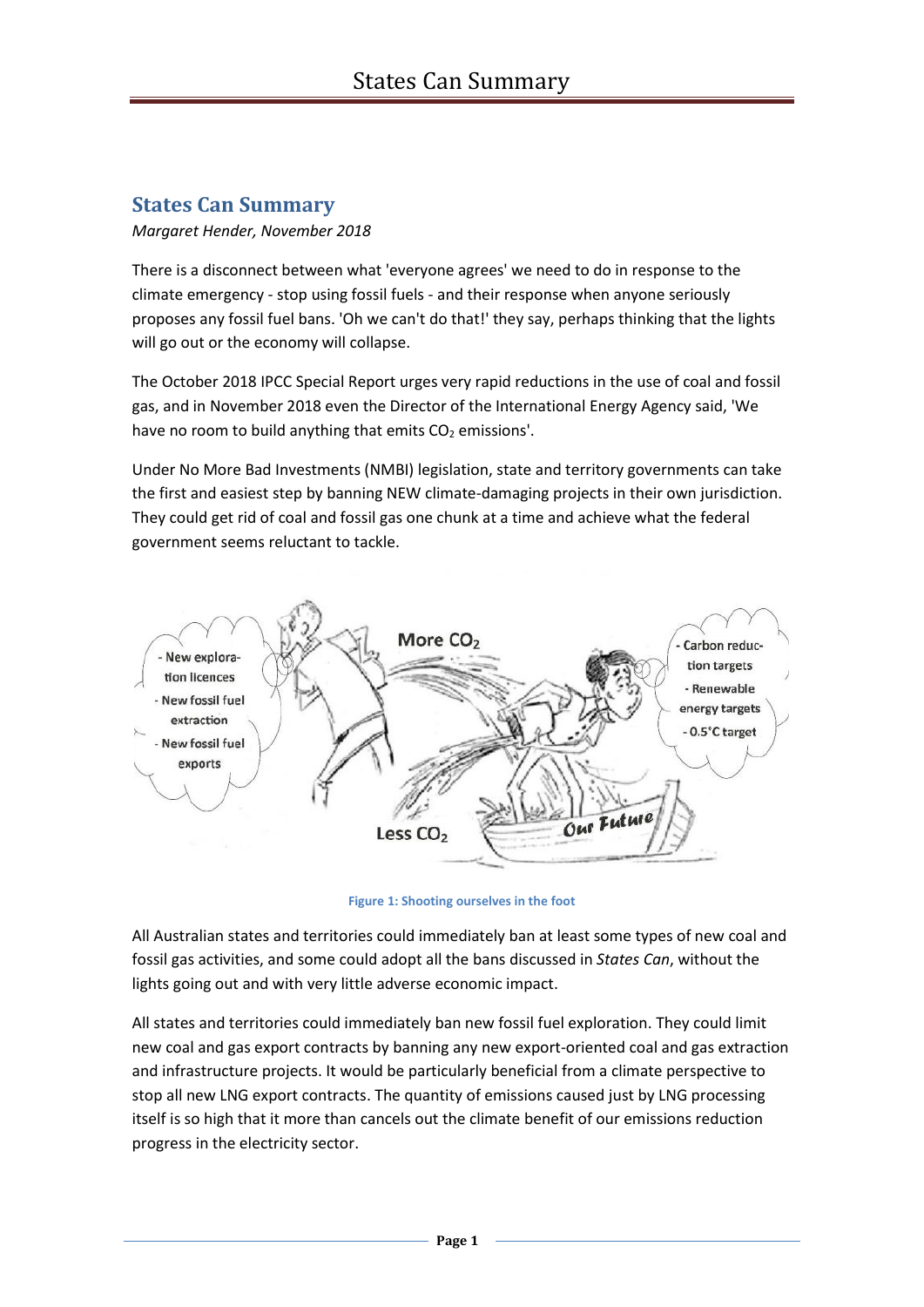Existing export contracts might make it difficult for Queensland and NSW to ban all new coal mines and gas wells, but they could allow only those necessary to meet domestic demand and current export contracts. All other states and territories could ban new fossil fuel extraction projects without risking supply shortages.

All jurisdictions could ban new coal-fired power generation without any risk of the lights going out. Most if not all could also ban new fossil gas-fired electricity generation as long as they allow sufficiently rapid expansion of renewable electricity generation, storage, and interconnector capacity. If new fossil fuel extraction and infrastructure are banned, market certainty would make a rapid transition almost inevitable.

In the short term it might be necessary to continue to allow new industrial facilities that use coal or fossil gas in some supply chains, but bans could apply to new facilities immediately in cases where climate-safe alternatives already exist.

These days all-electric households with modern efficient appliances have fewer greenhouse gas emissions and lower energy costs than dual-fuel (gas plus electric) homes even without solar PV, and particularly so if they have solar. All jurisdictions could immediately ban new fossil gas reticulation and the sale of new gas heating and hot water appliances.

|            | <b>Ban new FF</b><br>exploration<br>licences | <b>Ban new FF</b><br>exports | <b>Ban new</b><br>LNG infra-<br>structure | <b>Ban new</b><br>gas<br>reticulation | <b>Ban new</b><br>gas<br>appliances | <b>Ban new</b><br>coal-fired<br>power<br>plants | <b>Ban new</b><br>gas-fired<br>power<br>plants | <b>Ban new</b><br>coal mines | <b>Ban new</b><br>coastal gas<br>extraction | <b>Ban new</b><br>onshore gas<br>extraction |
|------------|----------------------------------------------|------------------------------|-------------------------------------------|---------------------------------------|-------------------------------------|-------------------------------------------------|------------------------------------------------|------------------------------|---------------------------------------------|---------------------------------------------|
| <b>ACT</b> | J                                            | ┙                            | √                                         |                                       |                                     | ┙                                               |                                                | J                            | n/a                                         |                                             |
| <b>NSW</b> |                                              |                              | J                                         |                                       |                                     | √                                               |                                                | Stage 2?                     | √                                           |                                             |
| <b>NT</b>  | J                                            | J                            | $\boldsymbol{J}$                          |                                       | $\sqrt{2}$                          | ┙                                               |                                                |                              |                                             |                                             |
| Qld        |                                              | ✔                            | J                                         |                                       | J                                   | J                                               | J                                              | Stage 2?                     |                                             | Stage 2?                                    |
| <b>SA</b>  |                                              |                              |                                           |                                       |                                     |                                                 |                                                | J                            |                                             |                                             |
| Tas        |                                              |                              |                                           |                                       |                                     |                                                 |                                                |                              |                                             |                                             |
| <b>Vic</b> |                                              |                              |                                           |                                       |                                     |                                                 |                                                |                              |                                             | Done                                        |
| <b>WA</b>  |                                              |                              |                                           |                                       |                                     |                                                 | Stage 2?                                       |                              |                                             |                                             |

= can be banned immediately with little or no adverse impact on state revenue or daily life

The economic impact of banning new coal and fossil gas extraction would be minimal. Any reduction in jobs would be more than met by an increase in renewable energy jobs. The state revenue from coal and gas royalties is surprisingly small, and subsidies reduce that benefit even further.

Coal and fossil gas export profits primarily benefit the mostly foreign-owned export companies and their shareholders rather than the Australian economy. In 2015-16 there were 39 fossil fuel companies who paid no income tax. Between them they had an income of \$71.9 billion.